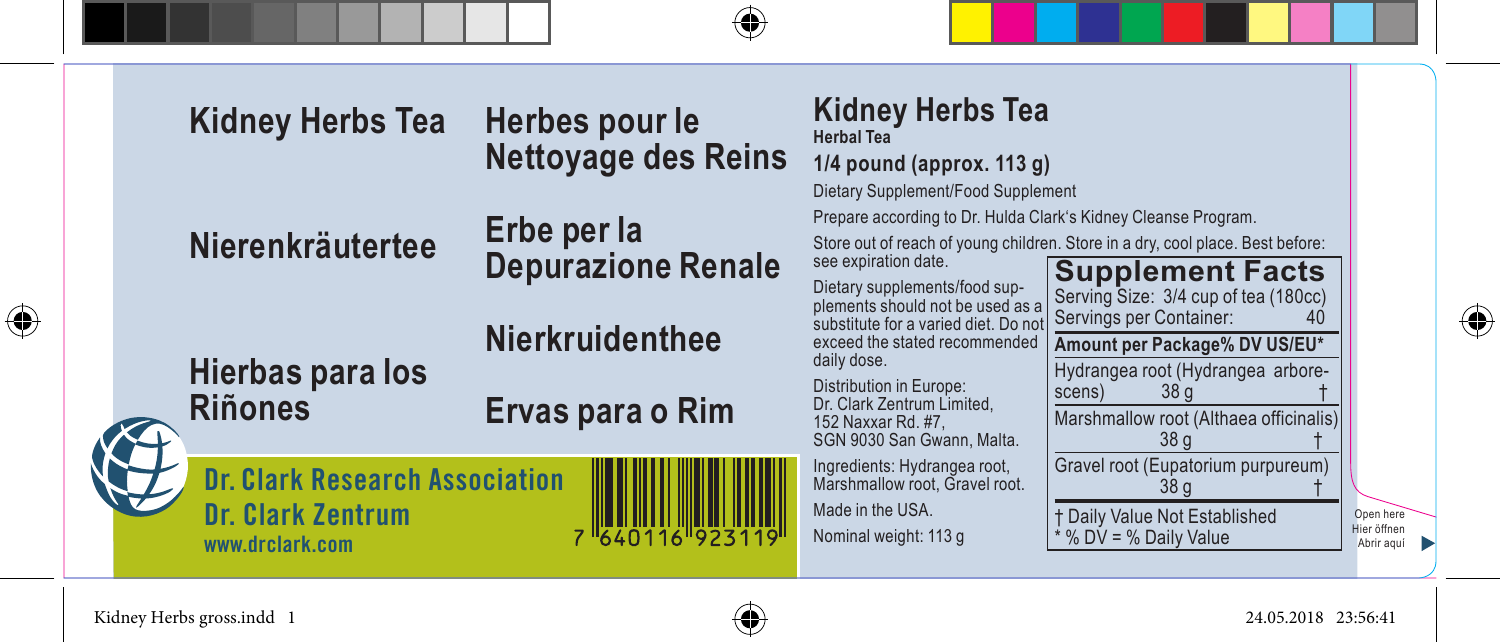⊕

#### **Nierkruidenthee Kruidenthee**

### **ca. 113 g**

*Voedingssupplement*

Bereiden volgens Dr. Clark's Nieren Reinigingskuur.

Buiten bereik en zicht van kinderen houden. Droog en op kamertemperatuur bewaren. Uiterste gebruiksdatum: voedingssupplement niet meer gebruiken na datum vermeld achter 'exp'.

Voedingssupplementen mogen niet als vervanging van een gevarieerde en evenwichtige voeding en van een gezonde levensstijl gebruikt worden. De aanbevolen dagdosering niet overschrijden.



**Dr. Clark Research Association Dr. Clark Zentrum www.drclark.com**



## **Voedingswaarde**

| Dosis:                                                       | 3/4 kop thee (180 ml) |                |
|--------------------------------------------------------------|-----------------------|----------------|
| Doseringen per pakket:                                       |                       | 40             |
| Hoeveelheid per pakket                                       |                       | ADH US/ADH EU* |
| Hydrangea arborescens radix                                  | 38 a                  |                |
| Althaea officinalis radix                                    | 38 <sub>g</sub>       |                |
| Eupatorium purpureum radix                                   | 38 <sub>q</sub>       |                |
| 1 ADH niet bekend<br>ADH = Aanbevolen Dagelijkse Hoeveelheid |                       |                |

Ingrediënten: heemst, koninginnekruid, hortensia.

Geproduceerd in de VS. Nominale hoeveelheid: 113 g

Distributeur Nederland: Clark Nederland www.clarknederland.nl info@clarknederland.nl

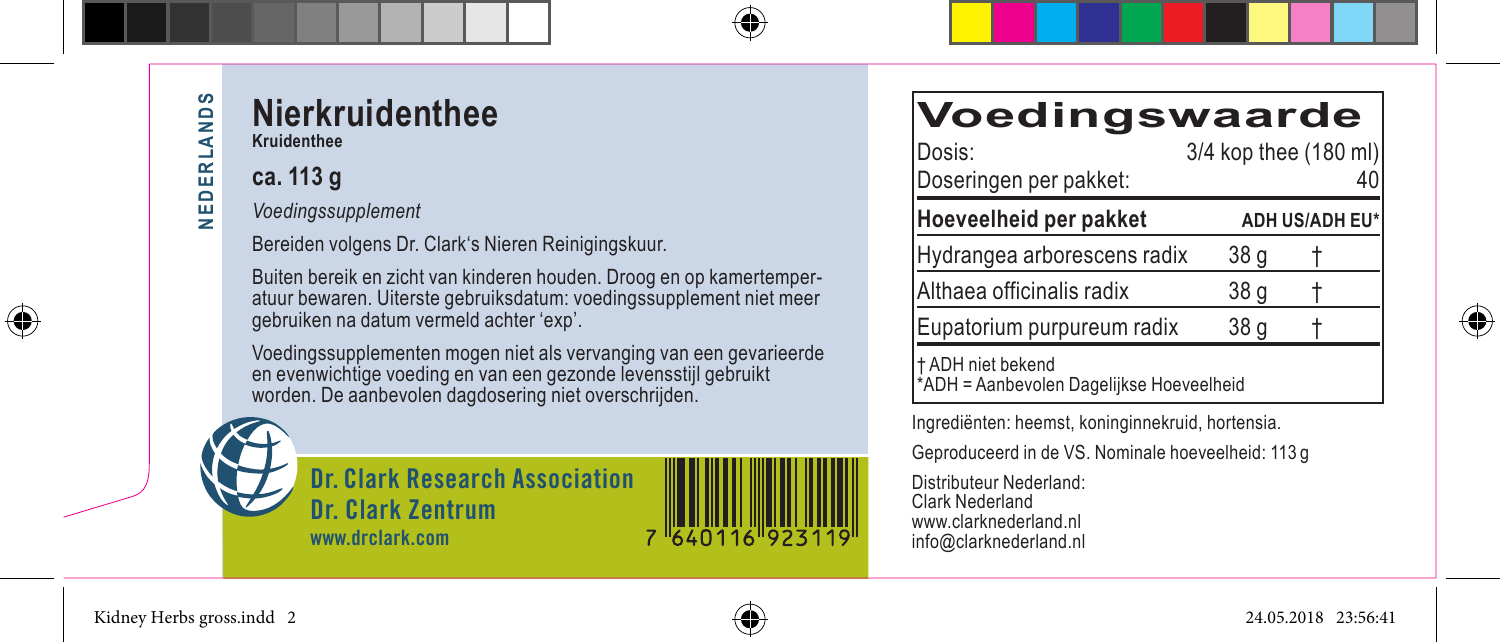⊕

#### **Nierenkräutertee Kräutertee**

## **ca. 113 g**

*Nahrungsergänzungsmittel*

Gemäss Nierenreinigungsprogramm von Dr. Hulda Clark zubereiten.

Ausserhalb der Reichweite von kleinen Kindern lagern. An einem kühlen, trockenen Ort lagern.

Mindestens haltbar bis: siehe Verfalldatum auf der Vorderseite, mit "exp" gekennzeichnet.

Nahrungsergänzungsmittel sind kein Ersatz für eine ausgewogene und abwechslungsreiche Ernährung. Angegebene empfohlene Tagesdosis nicht überschreiten.



Nennfüllmenge: 113 g

**Dr. Clark Research Association Dr. Clark Zentrum www.drclark.com**

| <b>Nährwerttabelle</b>                        |                              |
|-----------------------------------------------|------------------------------|
| Einnahmeempfehlung:<br>Einheiten pro Packung: | 3/4 Tasse Tee (180 ml)<br>40 |
| <b>Dookungcinholt</b>                         | <b>He DDA/EU DDAX</b>        |

Packungsinhalt US RDA/EU RDA Hydrangea arborescens radix 38 g † Althaea officinalis radix 38 g Eupatorium purpureum radix 38 g † keine Tagesdosis festgelegt \*RDA = empfohlene Tagesdosis gemäss 21 CFR 101 (US) bzw. EU Richtlinie 2008/100/EG (EU), umgesetzt für Deutschland in

Zutaten: Eibisch-Wurzel, Wasserdost-Wurzel, Hortensien-Wurzel.

Hergestellt in den Vereinigten Staaten.

der Nährwert-Kennzeichnungsverordnung.

Vertrieb in Europa: Dr. Clark Zentrum Limited, 152 Naxxar Rd. #7, SGN 9030 San Gwann, Malta.



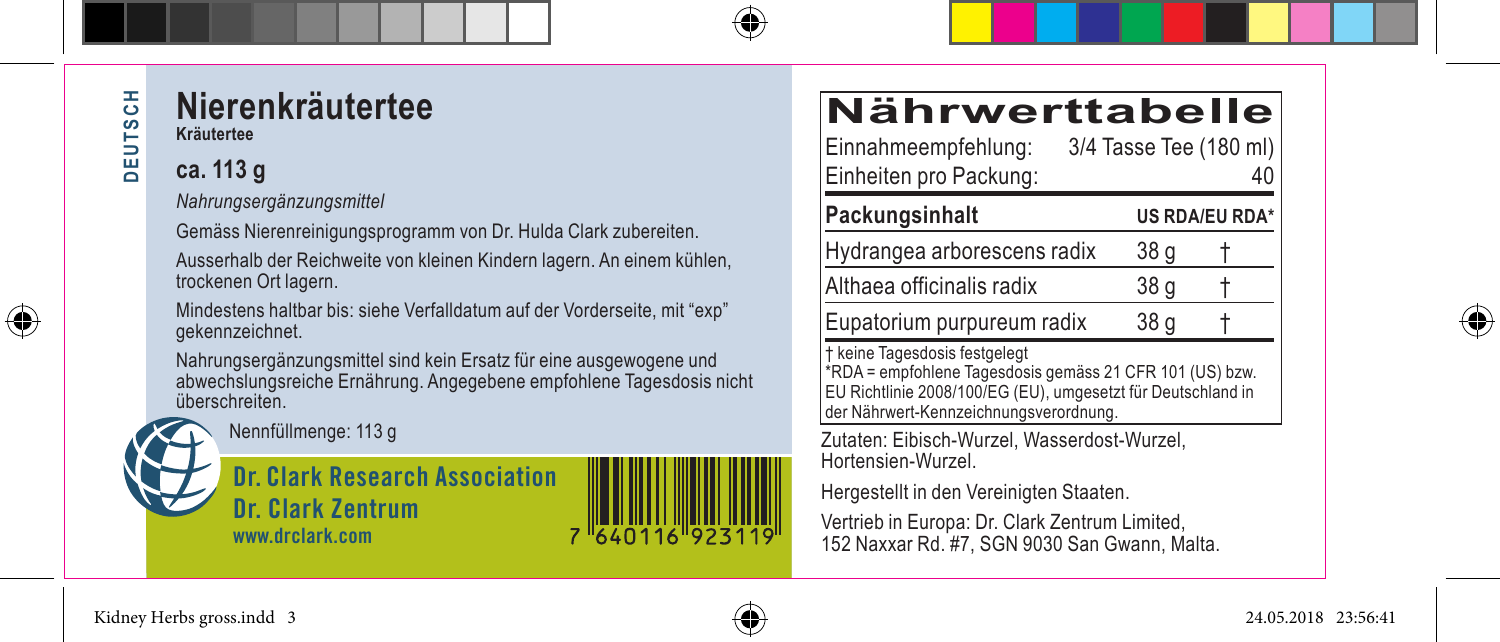PORTUGUÊS **PORTUGUÊS**

 $\bigoplus$ 

## **Ervas para o Rim Chá de Ervas**

## **ca. 113 g**

*Suplemento alimentar*

Prepare de acordo com a receita de Limpeza dos Rins de Dr. Hulda Clark. Manter fora do alcance das crianças. Armazenar em local fresco e seco. Melhor antes: ver data de caducare.

Os suplementos alimentares não devem ser usadas como um substituto para uma dieta equilibrada. Não exceda a dose diária recomendada.

Peso nominal: 113 g



**Dr. Clark Research Association Dr. Clark Zentrum www.drclark.com**



# **Valor alimentício**

| Dosagem:<br>Porções por embalagem:                       | 3/4 xícara de chá (180 ml) |                 |                |
|----------------------------------------------------------|----------------------------|-----------------|----------------|
| Quantidade por pacote                                    |                            |                 | DDR US/DDR UE* |
| Hydrangea arborescens radix                              |                            | 38 a            |                |
| Althaea officinalis radix                                |                            | 38 <sub>g</sub> |                |
| Eupatorium purpureum radix                               |                            | 38 <sub>g</sub> |                |
| † DDR não estabelecida<br>*DDR = Dose Diária Recomendada |                            |                 |                |

Ingredientes: raiz de hortênsia, raiz hibiscus, Eupatorium raiz.

Fabricado nos EUA.

Distribuidor en España y Portugal: Natur & Clark SL, c / Hortaleza 106 28004 Madrid, España 26.00011533/M



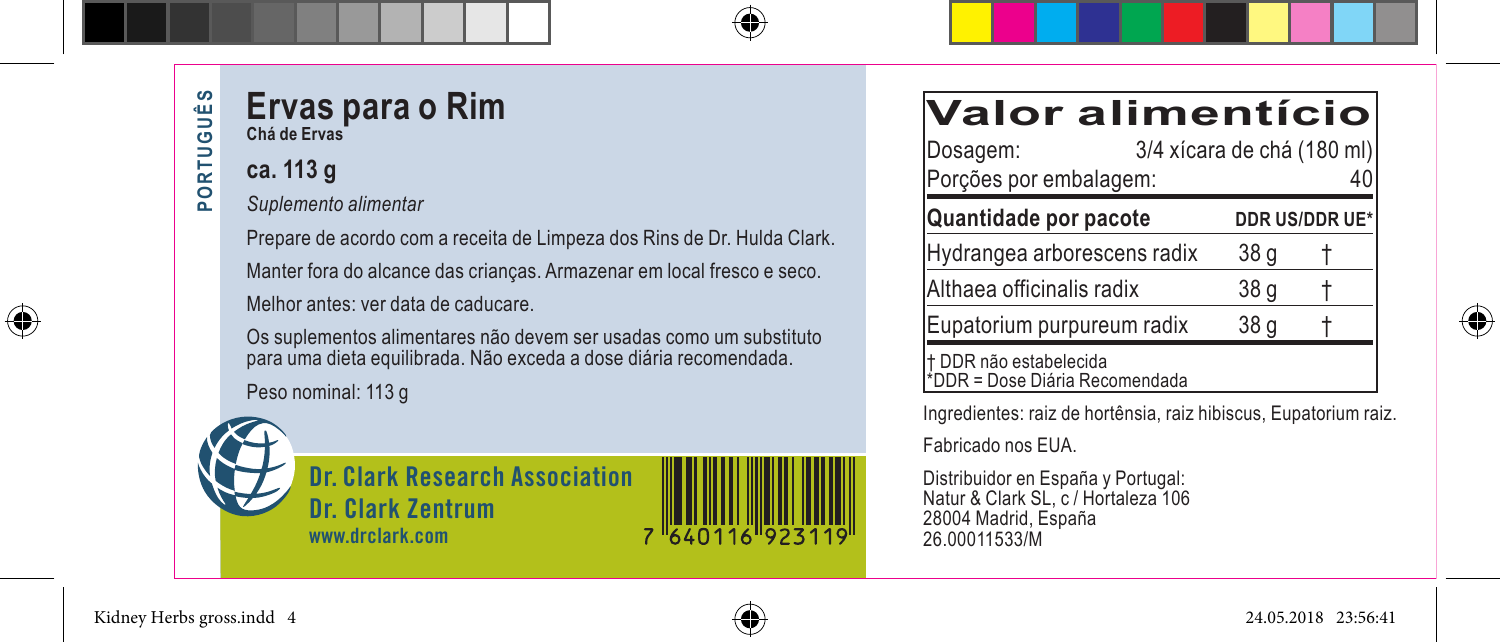⊕

## **Hierbas para los Riñones Té de Hierbas**

## **ca. 113 g**

*Complemento alimenticio*

Prepare según la receta de la Limpieza de Riñones de la Dra. Hulda Clark.

Manténgase fuera del alcance de los niños más pequeños. Almacenar en un lugar fresco y seco.

Consumir preferentemente antes de: vea fecha de caducidad, marcada "exp".

Los complementos alimenticios no deben utilizarse como sustituto de una dieta equilibrada. No superar la dosis diaria expresamente recomendada.



Peso nominal: 113 g

**Dr. Clark Research Association Dr. Clark Zentrum www.drclark.com**

# **Valor alimenticio**

| Dosificación:<br>Dosis por envase:                         | 3/4 taza de té (180 ml) |
|------------------------------------------------------------|-------------------------|
| Cantidad por envase                                        | <b>CDR US/CDR UE*</b>   |
| Hydrangea arborescens radix                                | 38 g                    |
| Althaea officinalis radix                                  | 38 g                    |
| Eupatorium purpureum radix                                 | 38 g                    |
| † CDR no establecida<br>*CDR = Cantidad Diaria Recomendada |                         |

Ingredientes: raíz de hortensia, raíz de hibisco, raíz de eupatorium. Fabricado en los EEUU.

Distribuidor en España y Portugal: Natur & Clark SL, c / Hortaleza 106 28004 Madrid, España 26.00011533/M



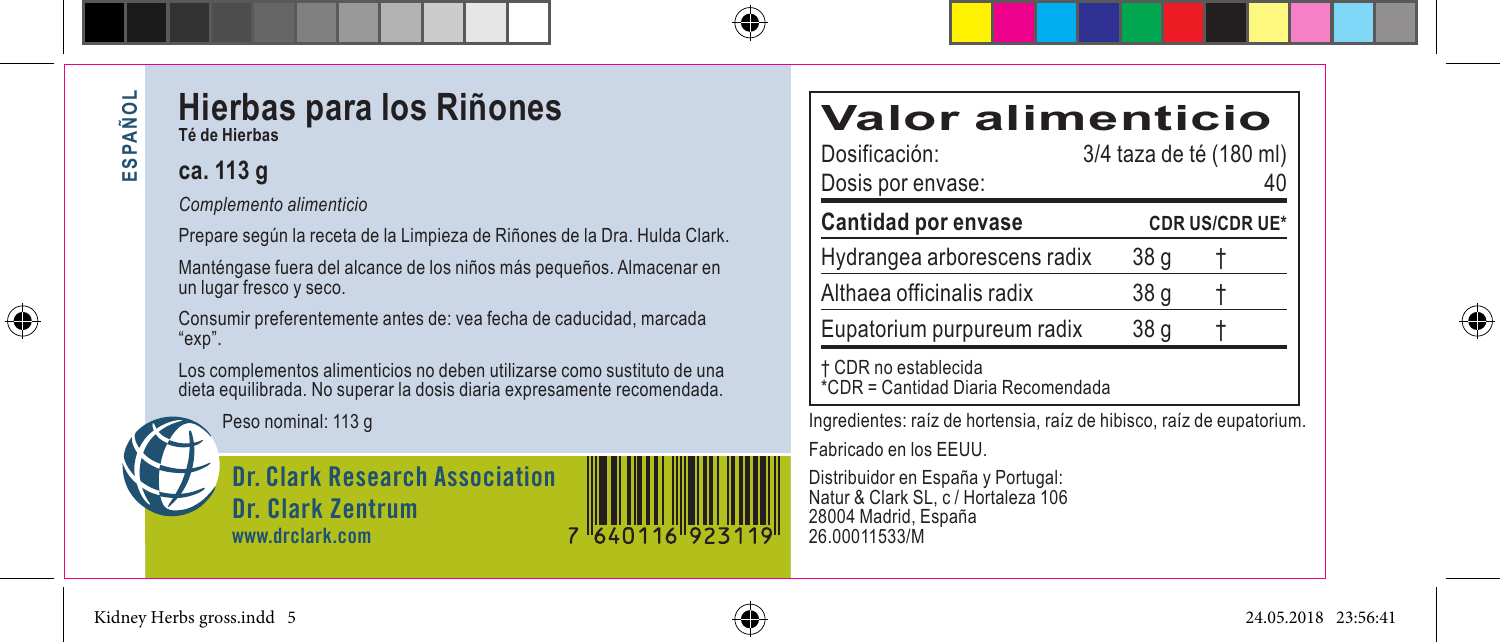**ITALIANO ITALIANO** 

⊕

#### **Erbe per la Depurazione Renale Tisana**

#### **ca. 113 gr**

*Integratore alimentare*

Preparare secondo la ricetta della Pulizia dei Reni della Dr.ssa Hulda Clark.

Conservare fuori dalla portata dei bambini. Conservare in luogo fresco e asciutto.

Da consumarsi entro: vedere data di scadenza.

Gli integratori alimentari non sostituiscono un'alimentazione equilibrata. Non eccedere il dosaggio giornaliero raccomandato.

Peso nominale: 113 gr

**Dr. Clark Research Association Dr. Clark Zentrum www.drclark.com**



# **Valore alimentare**

| Posologia:<br>Dosi per contenuto:     | 3/4 tassa di tè (180 ml) |                |
|---------------------------------------|--------------------------|----------------|
| Apporto per pacchetto                 |                          | RDA US/RDA UE* |
| Hydrangea arborescens radix           | 38 g                     |                |
| Althaea officinalis radix             | 38 g                     |                |
| Eupatorium purpureum radix            | 38 g                     |                |
| I + Razione giornaliera non stabilita |                          |                |

† Razione giornaliera non stabilita \*RDA = Razione Giornaliera Raccomandata

Ingredienti: ortensia radice, radice ibisco, radice Eupatorium.

Fabbricato negli Stati Uniti.

Agente esclusivo Italia: Dr. Clark Service di Marina Cosati Via Montarinetta 1 6900 Lugano, Svizzera

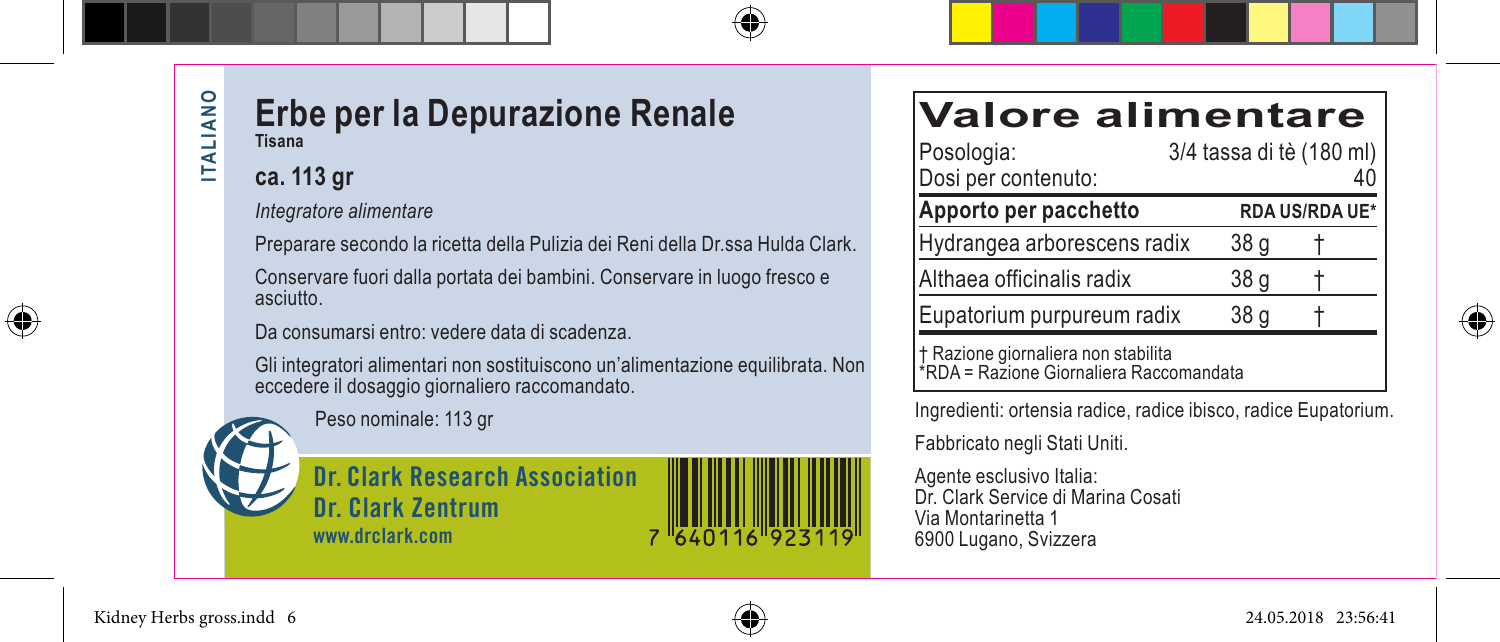#### **Herbes pour le Nettoyage des Reins** FRANÇAIS **FRANÇAIS Infusion de Thé**

#### **environ 113 g**

*Complément Alimentaire*

À préparer selon la recette du Programme de Nettoyage des Reins du Dr. Hulda Clark.

Tenir hors de la portée des jeunes enfants. À conserver dans un endroit frais et sec.

À consommer de préférence avant: voir date de péremption, marquée "exp".

Les compléments alimentaires ne doivent pas être utilisés comme substituts d'un régime alimentaire varié. Ne pas dépasser la dose journalière indiquée.

Poids nominal: environ 113 g

**Dr. Clark Research Association Dr. Clark Zentrum www.drclark.com**

# **Valeur nutritionnelle**<br>Dose recommandée: 3/4 de tasse à thé (180 ml)

3/4 de tasse à thé (180 ml) Nombre de doses rec. par boîte:

| Apport par emballage                                  |      | AJR US/AJR UE* |
|-------------------------------------------------------|------|----------------|
| Hydrangea arborescens radix                           | 38 g |                |
| Althaea officinalis radix                             | 38 g |                |
| Eupatorium purpureum radix                            | 38 g |                |
| AJR non établi<br>*AJR = Apport Journalier Recommandé |      |                |

Ingrédients: racine d'hydrangéa, racine d'althéa, racine d'eupatorium.

Fabriqué aux États-Unis.

Distribution en Europe: Dr. Clark Zentrum Limited, 152 Naxxar Rd. #7, SGN 9030 San Gwann, Malta.



í

⊕



7 640116 923119